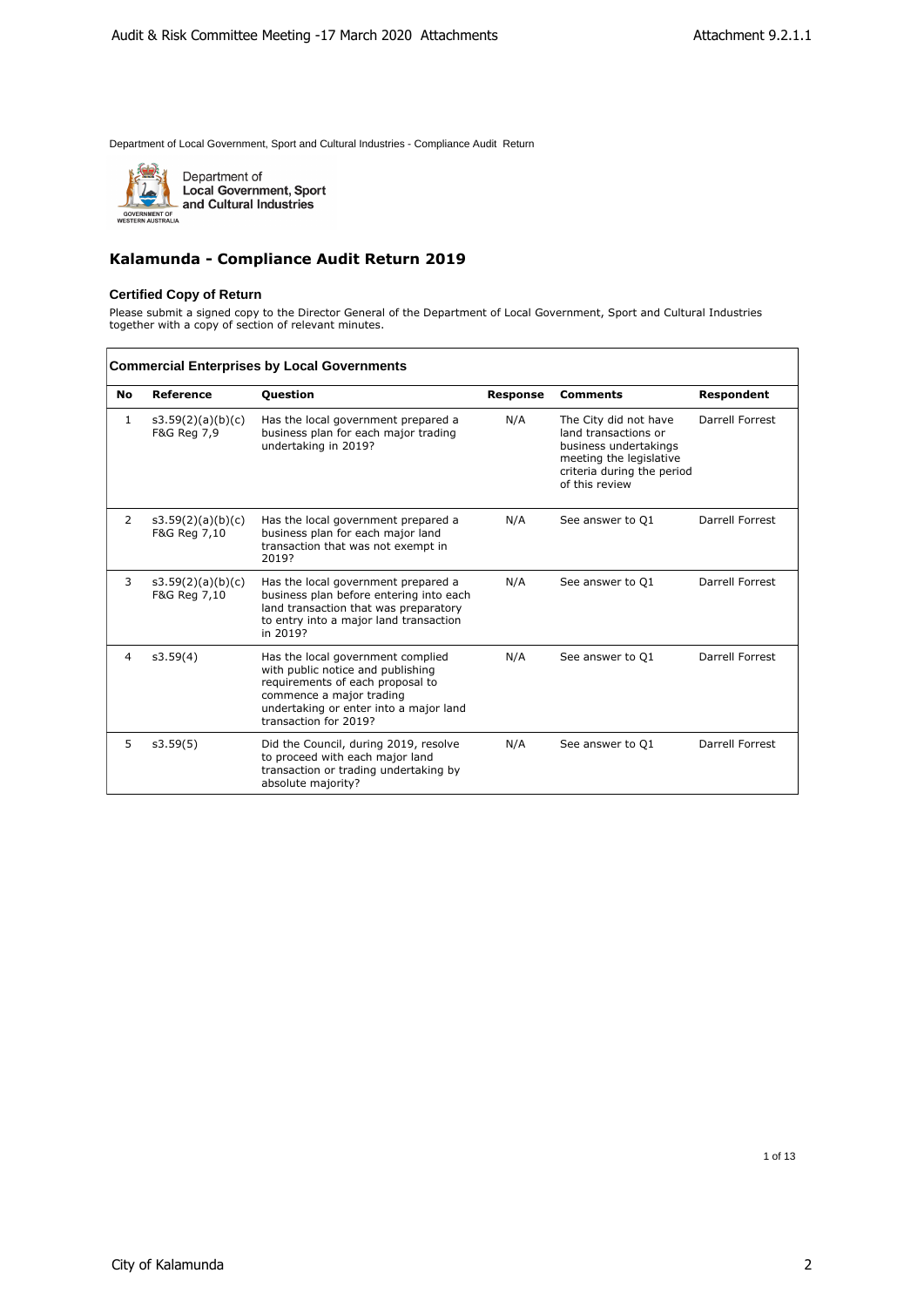

Department of<br>Local Government, Sport<br>and Cultural Industries

## **Delegation of Power / Duty**

| No             | <b>Reference</b>               | Question                                                                                                                                              | <b>Response</b> | <b>Comments</b>                                                                                                                                                                                | Respondent      |
|----------------|--------------------------------|-------------------------------------------------------------------------------------------------------------------------------------------------------|-----------------|------------------------------------------------------------------------------------------------------------------------------------------------------------------------------------------------|-----------------|
| $\mathbf{1}$   | s5.16, 5.17, 5.18              | Were all delegations to committees<br>resolved by absolute majority?                                                                                  | N/A             | No delegations made to<br>committee                                                                                                                                                            | Darrell Forrest |
| $\overline{2}$ | s5.16, 5.17, 5.18              | Were all delegations to committees in<br>writing?                                                                                                     | N/A             |                                                                                                                                                                                                | Darrell Forrest |
| 3              | s5.16, 5.17, 5.18              | Were all delegations to committees<br>within the limits specified in section<br>5.17?                                                                 | N/A             |                                                                                                                                                                                                | Darrell Forrest |
| 4              | s5.16, 5.17, 5.18              | Were all delegations to committees<br>recorded in a register of delegations?                                                                          | N/A             |                                                                                                                                                                                                | Darrell Forrest |
| 5              | s5.18                          | Has Council reviewed delegations to its<br>committees in the 2018/2019 financial<br>year?                                                             | N/A             |                                                                                                                                                                                                | Darrell Forrest |
| 6              | s5.42(1),5.43<br>Admin Reg 18G | Did the powers and duties of the<br>Council delegated to the CEO exclude<br>those as listed in section 5.43 of the<br>Act?                            | <b>No</b>       | $S5.43$ (b) - Accepting a<br>Tender up to \$350k & s<br>5.43 (d) Disposal of<br>Property in accordance<br>with r30 (3) of the Local<br>Government (Functions<br>& General) Regulations<br>1996 | Darrell Forrest |
| 7              | Reg 18G                        | s5.42(1)(2) Admin Were all delegations to the CEO<br>resolved by an absolute majority?                                                                | Yes             |                                                                                                                                                                                                | Darrell Forrest |
| 8              | Reg 18G                        | s5.42(1)(2) Admin Were all delegations to the CEO in<br>writing?                                                                                      | Yes             |                                                                                                                                                                                                | Darrell Forrest |
| 9              | s5.44(2)                       | Were all delegations by the CEO to any<br>employee in writing?                                                                                        | Yes             |                                                                                                                                                                                                | Darrell Forrest |
| 10             | s5.45(1)(b)                    | Were all decisions by the Council to<br>amend or revoke a delegation made by<br>absolute majority?                                                    | Yes             |                                                                                                                                                                                                | Darrell Forrest |
| 11             | s5.46(1)                       | Has the CEO kept a register of all<br>delegations made under the Act to him<br>and to other employees?                                                | Yes             |                                                                                                                                                                                                | Darrell Forrest |
| 12             | s5.46(2)                       | Were all delegations made under<br>Division 4 of Part 5 of the Act reviewed<br>by the delegator at least once during<br>the 2018/2019 financial year? | Yes             | By Council to the CEO -<br>25 June 2019.<br>By CEO to staff - 19<br>September 2018.                                                                                                            | Darrell Forrest |
| 13             | s5.46(3) Admin<br>Reg 19       | Did all persons exercising a delegated<br>power or duty under the Act keep, on<br>all occasions, a written record as<br>required?                     | Yes             |                                                                                                                                                                                                | Darrell Forrest |

#### **Disclosure of Interest**

| No | Reference | Question                                                                                                                                                                                                                                                                                      | Response | Comments | Respondent      |
|----|-----------|-----------------------------------------------------------------------------------------------------------------------------------------------------------------------------------------------------------------------------------------------------------------------------------------------|----------|----------|-----------------|
|    | s5.67     | If a member disclosed an interest, did<br>he/she ensure that they did not remain<br>present to participate in any discussion<br>or decision-making procedure relating<br>to the matter in which the interest was<br>disclosed (not including participation<br>approvals granted under s5.68)? | Yes      |          | Darrell Forrest |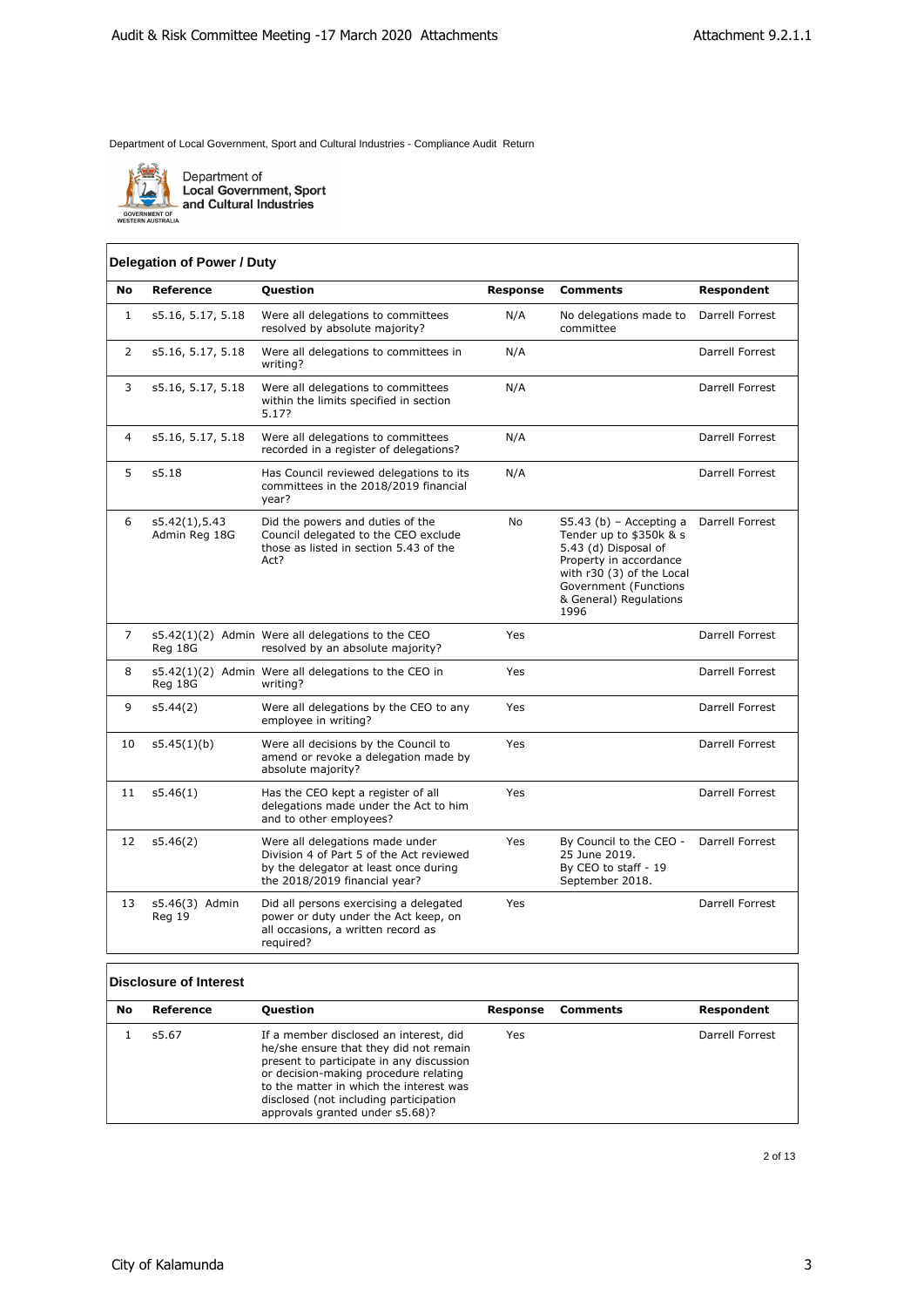

Department of<br>Local Government, Sport<br>- and Cultural Industries

| No | <b>Reference</b>                | Question                                                                                                                                                                                                                                         | Response | <b>Comments</b>                                                                                                                                                                                       | Respondent      |
|----|---------------------------------|--------------------------------------------------------------------------------------------------------------------------------------------------------------------------------------------------------------------------------------------------|----------|-------------------------------------------------------------------------------------------------------------------------------------------------------------------------------------------------------|-----------------|
| 2  | s5.68(2)                        | Were all decisions made under section<br>5.68(1), and the extent of participation<br>allowed, recorded in the minutes of<br>Council and Committee meetings?                                                                                      | N/A      | No decisions made under Darrell Forrest<br>this provision of the Act.                                                                                                                                 |                 |
| 3  | s5.73                           | Were disclosures under section 5.65 or<br>5.70 recorded in the minutes of the<br>meeting at which the disclosure was<br>made?                                                                                                                    | Yes      |                                                                                                                                                                                                       | Darrell Forrest |
| 4  | s5.73                           | Where the CEO had an interest relating<br>to a gift under section $5.71A(1)$ , was<br>written notice given to the Council?                                                                                                                       | N/A      |                                                                                                                                                                                                       | Darrell Forrest |
| 5  | s5.73                           | Where the CEO had an interest relating<br>to a gift in a matter in respect of a<br>report another employee is providing<br>advice on under section 5.71A (3), was<br>the nature of interest disclosed when<br>the advice or report was provided? | N/A      |                                                                                                                                                                                                       | Darrell Forrest |
| 6  | s5.75(1) Admin<br>Reg 22 Form 2 | Was a primary return lodged by all<br>newly elected members within three<br>months of their start day?                                                                                                                                           | Yes      |                                                                                                                                                                                                       | Darrell Forrest |
| 7  | s5.75(1) Admin<br>Reg 22 Form 2 | Was a primary return lodged by all<br>newly designated employees within<br>three months of their start day?                                                                                                                                      | Yes      |                                                                                                                                                                                                       | Darrell Forrest |
| 8  | s5.76(1) Admin<br>Reg 23 Form 3 | Was an annual return lodged by all<br>continuing elected members by 31<br>August 2019?                                                                                                                                                           | Yes      |                                                                                                                                                                                                       | Darrell Forrest |
| 9  | s5.76(1) Admin<br>Reg 23 Form 3 | Was an annual return lodged by all<br>designated employees by 31 August<br>2019?                                                                                                                                                                 | No       | Two employees failed to Darrell Forrest<br>lodge returns by the<br>required time. The<br>completed returns were<br>subsequently received.<br>This non-compliance was<br>reported to the<br>Department |                 |
| 10 | s5.77                           | On receipt of a primary or annual<br>return, did the CEO, (or the Mayor/<br>President in the case of the CEO's<br>return) on all occasions, give written<br>acknowledgment of having received<br>the return?                                     | Yes      |                                                                                                                                                                                                       | Darrell Forrest |
| 11 | Reg 28                          | s5.88(1)(2) Admin Did the CEO keep a register of financial<br>interests which contained the returns<br>lodged under section 5.75 and 5.76?                                                                                                       | Yes      |                                                                                                                                                                                                       | Darrell Forrest |
| 12 | Reg 28                          | s5.88(1)(2) Admin Did the CEO keep a register of financial<br>interests which contained a record of<br>disclosures made under sections 5.65,<br>5.70 and 5.71, in the form prescribed<br>in Administration Regulation 28?                        | Yes      |                                                                                                                                                                                                       | Darrell Forrest |
| 13 | s5.89A Admin Reg<br>28A         | Did the CEO keep a register of gifts<br>which contained a record of disclosures<br>made under section 5.71A, in the form<br>prescribed in Administration Regulation<br>28A?                                                                      | Yes      |                                                                                                                                                                                                       | Darrell Forrest |
| 14 | s5.88 (3)                       | Has the CEO removed all returns from<br>the register when a person ceased to<br>be a person required to lodge a return<br>under section 5.75 or 5.76?                                                                                            | Yes      |                                                                                                                                                                                                       | Darrell Forrest |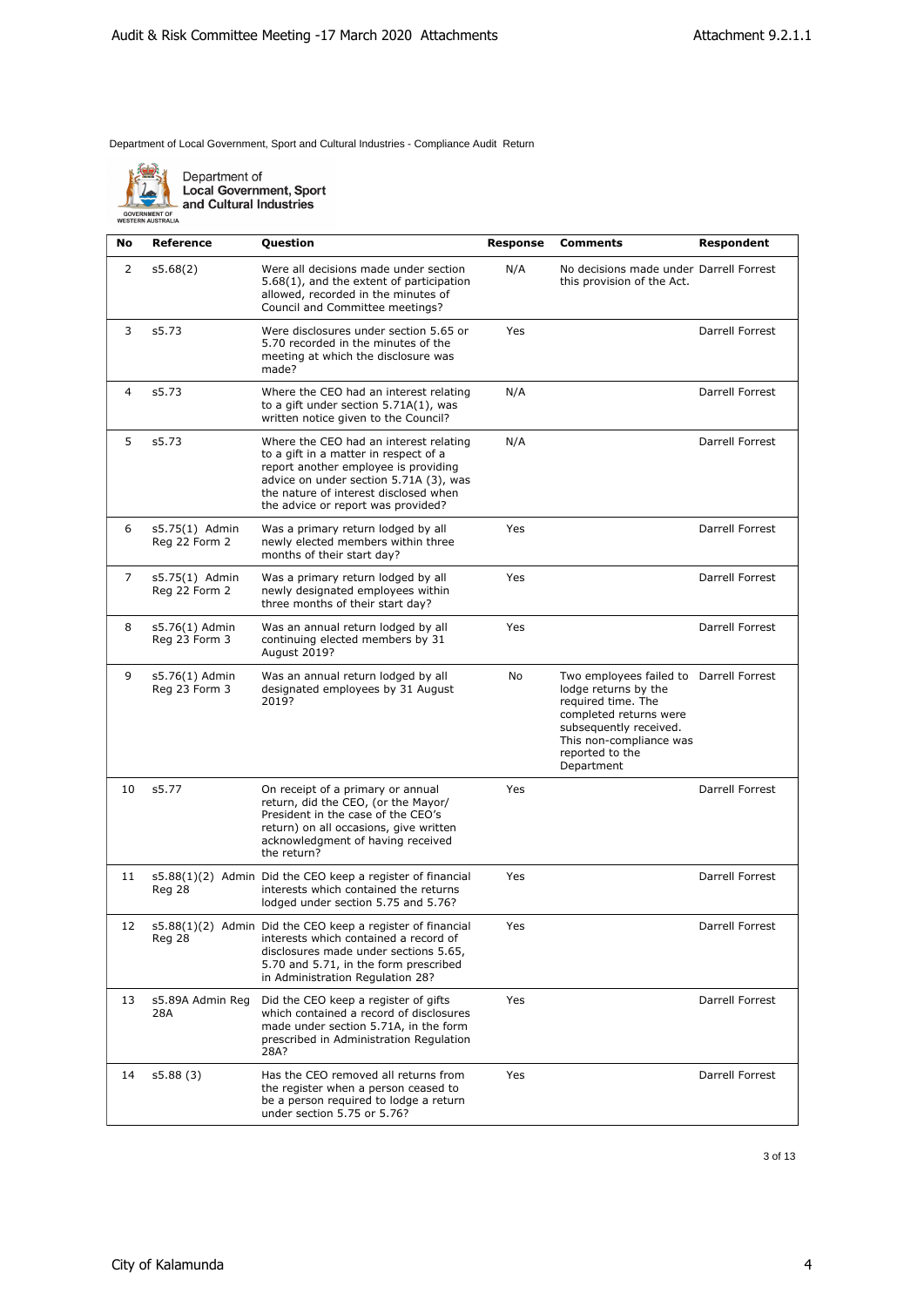

Department of<br>Local Government, Sport<br>and Cultural Industries

| No | <b>Reference</b>                                     | <b>Question</b>                                                                                                                                                                                                                                                                                    | <b>Response</b> | <b>Comments</b> | Respondent      |
|----|------------------------------------------------------|----------------------------------------------------------------------------------------------------------------------------------------------------------------------------------------------------------------------------------------------------------------------------------------------------|-----------------|-----------------|-----------------|
| 15 | s5.88(4)                                             | Have all returns lodged under section<br>5.75 or 5.76 and removed from the<br>register, been kept for a period of at<br>least five years, after the person who<br>lodged the return ceased to be a<br>council member or designated<br>employee?                                                    | Yes             |                 | Darrell Forrest |
| 16 | s5.103 Admin Rea<br>34C & Rules of<br>Conduct Reg 11 | Where an elected member or an<br>employee disclosed an interest in a<br>matter discussed at a Council or<br>committee meeting where there was a<br>reasonable belief that the impartiality<br>of the person having the interest would<br>be adversely affected, was it recorded<br>in the minutes? | Yes             |                 | Darrell Forrest |
| 17 | s5.70(2)                                             | Where an employee had an interest in<br>any matter in respect of which the<br>employee provided advice or a report<br>directly to the Council or a Committee,<br>did that person disclose the nature of<br>that interest when giving the advice or<br>report?                                      | Yes             |                 | Darrell Forrest |
| 18 | s5.70(3)                                             | Where an employee disclosed an<br>interest under s5.70(2), did that<br>person also disclose the extent of that<br>interest when required to do so by the<br>Council or a Committee?                                                                                                                | Yes             |                 | Darrell Forrest |
| 19 | s5.103(3) Admin<br>Reg 34B                           | Has the CEO kept a register of all<br>notifiable gifts received by Council<br>members and employees?                                                                                                                                                                                               | Yes             |                 | Darrell Forrest |

## **Disposal of Property**

| No | Reference | <b>Question</b>                                                                                                                                                                                                    | Response | <b>Comments</b>                                                                                                                                                                                                                                                                                                  | Respondent      |
|----|-----------|--------------------------------------------------------------------------------------------------------------------------------------------------------------------------------------------------------------------|----------|------------------------------------------------------------------------------------------------------------------------------------------------------------------------------------------------------------------------------------------------------------------------------------------------------------------|-----------------|
| 1  | s3.58(3)  | Was local public notice given prior to<br>disposal for any property not disposed<br>of by public auction or tender (except<br>where excluded by Section 3.58(5))?                                                  | N/A      |                                                                                                                                                                                                                                                                                                                  | Darrell Forrest |
| 2  | s3.58(4)  | Where the local government disposed<br>of property under section 3.58(3), did<br>it provide details, as prescribed by<br>section 3.58(4), in the required local<br>public notice for each disposal of<br>property? | N/A      | Community Leases are<br>exempt under<br>Regulation (2) (b) of the<br>Local Government<br>(Functions and General)<br>Regulations 1996.<br>Lease to NBN Co of<br>portion of Reserve<br>52678 was exempt<br>under Regulations 30(2)<br>(c)(ii) of the Local<br>Government (Functions<br>and General)<br>Regulations | Darrell Forrest |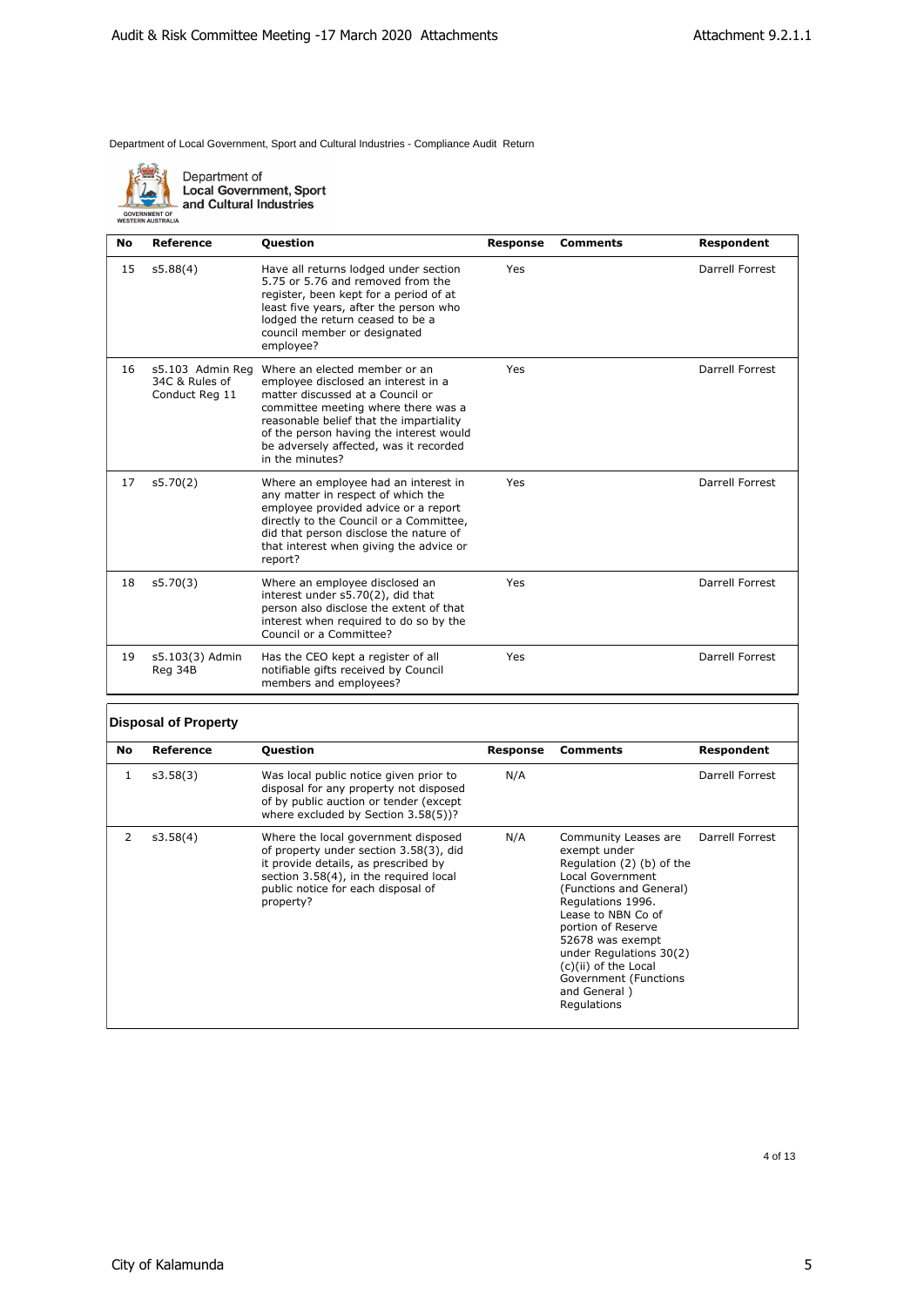

Department of<br>Local Government, Sport<br>and Cultural Industries

### **Elections**

| No. | Reference                 | <b>Question</b>                                                                                                                                                                                                                                                                                                                              | Response | Comments | Respondent      |
|-----|---------------------------|----------------------------------------------------------------------------------------------------------------------------------------------------------------------------------------------------------------------------------------------------------------------------------------------------------------------------------------------|----------|----------|-----------------|
|     | Elect Reg $30G(1)$<br>(2) | Did the CEO establish and maintain an<br>electoral gift register and ensure that<br>all 'disclosure of gifts' forms completed<br>by candidates and received by the CEO<br>were placed on the electoral gift<br>register at the time of receipt by the<br>CEO and in a manner that clearly<br>identifies and distinguishes the<br>candidates? | Yes      |          | Darrell Forrest |
| 2   | (4)                       | Elect Reg $30G(3)$ & Did the CEO remove any 'disclosure of<br>gifts' forms relating to an unsuccessful<br>candidate or a successful candidate<br>that completed the term of office from<br>the electoral gift register, and retain<br>those forms separately for a period of<br>at least 2 years?                                            | Yes      |          | Darrell Forrest |

# **Finance**

| No | Reference       | Question                                                                                                                                                         | <b>Response</b> | <b>Comments</b>                                                                                                                                                                           | Respondent      |
|----|-----------------|------------------------------------------------------------------------------------------------------------------------------------------------------------------|-----------------|-------------------------------------------------------------------------------------------------------------------------------------------------------------------------------------------|-----------------|
| 1  | s7.1A           | Has the local government established<br>an audit committee and appointed<br>members by absolute majority in<br>accordance with section 7.1A of the<br>Act?       | Yes             | Council established its<br>Audit and Risk<br>Committee on 25<br>February 2013,<br>OCM13/2013. This<br>resolution was carried<br>with an absolute<br>majority                              | Darrell Forrest |
| 2  | s7.1B           | Where a local government determined<br>to delegate to its audit committee any<br>powers or duties under Part 7 of the<br>Act, did it do so by absolute majority? | N/A             | The Audit and Risk<br>Committee does not<br>have any delegated<br>authority to decide on<br>behalf of Council                                                                             | Darrell Forrest |
| 3  | s7.3(1)         | Was the person(s) appointed by the<br>local government under s7.3(1) to be<br>its auditor, a registered company<br>auditor?                                      | Yes             | Office of the Auditor<br>General conducted the<br>City's Financial Audit.<br>The City's internal audit<br>program is delivered by<br>Crowe.                                               | Darrell Forrest |
| 4  | s7.3(1), 7.6(3) | Was the person or persons appointed<br>by the local government to be its<br>auditor, appointed by an absolute<br>majority decision of Council?                   | Yes             | Under the Local<br>Government Amendment<br>(Auditing) Act 2017 the<br>Auditor General was<br>given the authority to<br>conduct audits of all<br>Local Governments in<br>Western Australia | Darrell Forrest |
| 5  | Audit Reg 10    | Was the Auditor's report(s) for the<br>financial year(s) ended 30 June<br>received by the local government<br>within 30 days of completion of the<br>audit?      | Yes             |                                                                                                                                                                                           | Darrell Forrest |
| 6  | s7.9(1)         | Was the Auditor's report for the<br>financial year ended 30 June 2019<br>received by the local government by<br>31 December 2019?                                | Yes             |                                                                                                                                                                                           | Darrell Forrest |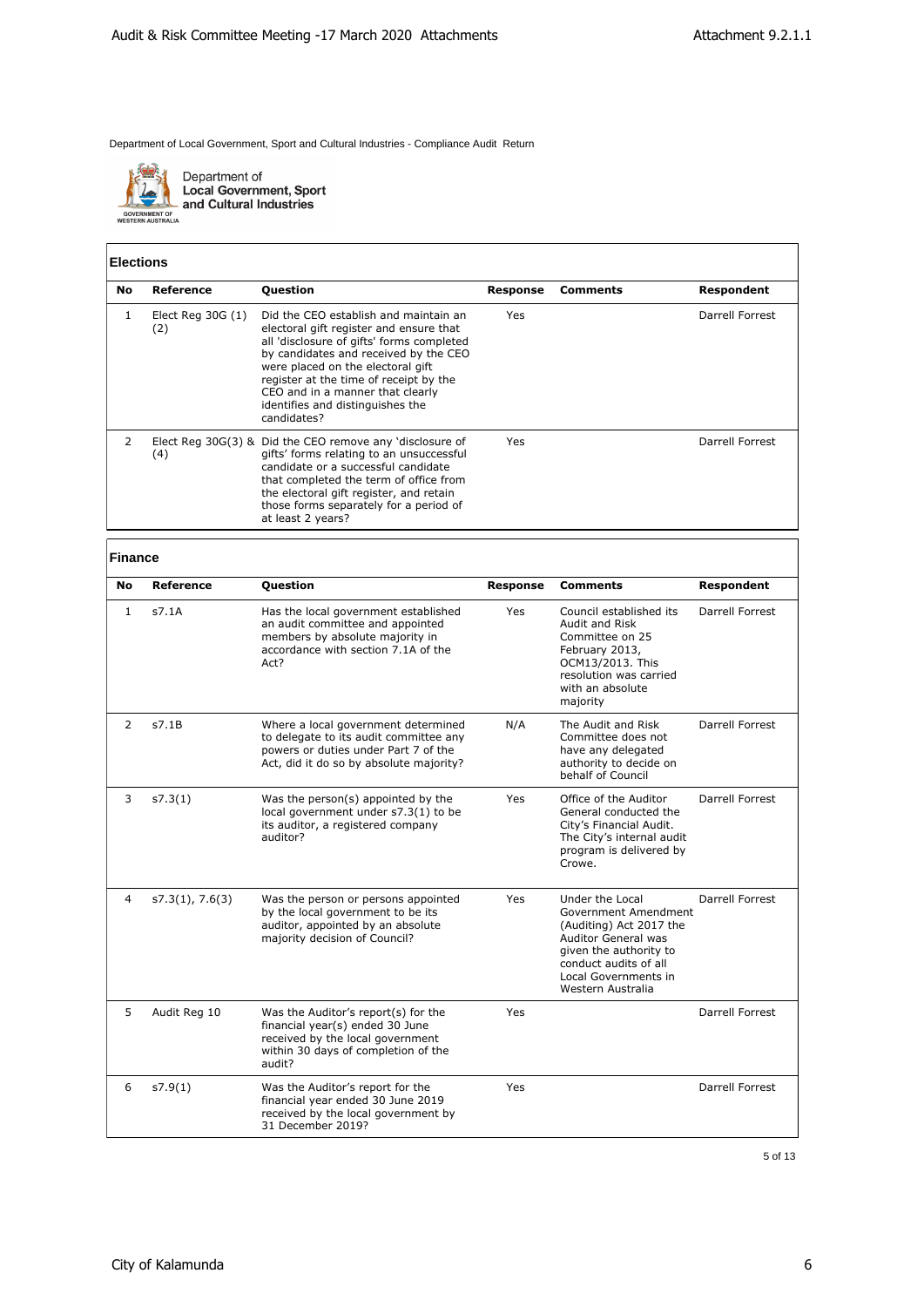

Department of<br>Local Government, Sport<br>and Cultural Industries

| No | Reference   | Question                                                                                                                                                                                                                                                                                                                                                               | Response | Comments                                                                                                                       | Respondent             |
|----|-------------|------------------------------------------------------------------------------------------------------------------------------------------------------------------------------------------------------------------------------------------------------------------------------------------------------------------------------------------------------------------------|----------|--------------------------------------------------------------------------------------------------------------------------------|------------------------|
| 7  | S7.12A(3)   | Where the local government<br>determined that matters raised in the<br>auditor's report prepared under s7.9<br>(1) of the Act required action to be<br>taken, did the local government,<br>ensure that appropriate action was<br>undertaken in respect of those<br>matters?                                                                                            | Yes      |                                                                                                                                | Darrell Forrest        |
| 8  | S7.12A (4)  | Where the auditor identified matters as<br>significant in the auditor's report<br>(prepared under s7.9(1) of the Act),<br>did the local government prepare a<br>report stating what action had been<br>taken or it intended to take with<br>respect to each of the matters and<br>give a copy to the Minister within 3<br>months after receipt of the audit<br>report? | Yes      |                                                                                                                                | Darrell Forrest        |
| 9  | S7.12A (4)  | Within 14 days after the local<br>government gave a report to the<br>Minister under s7.12A(4) (b), did the<br>CEO publish a copy of the report on<br>the local government's official website?                                                                                                                                                                          | Yes      |                                                                                                                                | <b>Darrell Forrest</b> |
| 10 | Audit Reg 7 | Did the agreement between the local<br>government and its auditor include the<br>objectives of the audit?                                                                                                                                                                                                                                                              | Yes      | Objectives of the audit<br>was stated in the letter<br>addressed to the City by<br>the Auditor General on<br>18 February 2019. | Darrell Forrest        |
| 11 | Audit Reg 7 | Did the agreement between the local<br>government and its auditor include the<br>scope of the audit?                                                                                                                                                                                                                                                                   | Yes      | See answer to Question<br>10                                                                                                   | Darrell Forrest        |
| 12 | Audit Reg 7 | Did the agreement between the local<br>government and its auditor include a<br>plan for the audit?                                                                                                                                                                                                                                                                     | Yes      |                                                                                                                                | Darrell Forrest        |
| 13 | Audit Reg 7 | Did the agreement between the local<br>government and its auditor include<br>details of the remuneration and<br>expenses to be paid to the auditor?                                                                                                                                                                                                                    | Yes      |                                                                                                                                | Darrell Forrest        |
| 14 | Audit Reg 7 | Did the agreement between the local<br>government and its auditor include the<br>method to be used by the local<br>government to communicate with, and<br>supply information to, the auditor?                                                                                                                                                                          | Yes      |                                                                                                                                | Darrell Forrest        |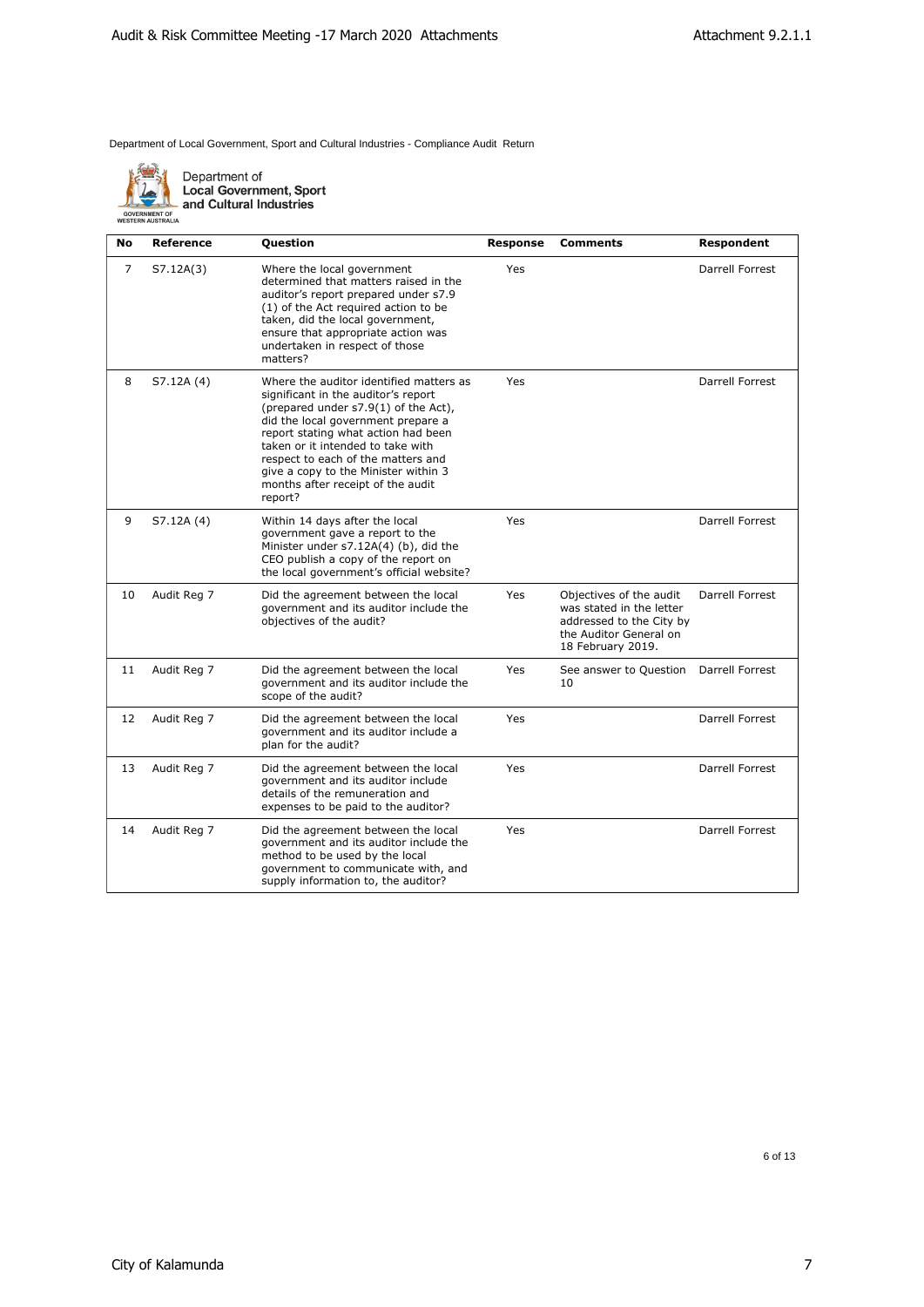

Department of<br>Local Government, Sport<br>and Cultural Industries

## **Integrated Planning and Reporting**

| <b>No</b>      | Reference                   | <b>Question</b>                                                                                                                                                                                                                                                                                            | <b>Response</b> | <b>Comments</b>                                                                                                                                                                                                                                                                                 | Respondent      |
|----------------|-----------------------------|------------------------------------------------------------------------------------------------------------------------------------------------------------------------------------------------------------------------------------------------------------------------------------------------------------|-----------------|-------------------------------------------------------------------------------------------------------------------------------------------------------------------------------------------------------------------------------------------------------------------------------------------------|-----------------|
| $\mathbf{1}$   | s5.56 Admin Reg<br>19DA (6) | Has the local government adopted a<br>Corporate Business Plan. If Yes, please<br>provide adoption date of the most<br>recent Plan in Comments?                                                                                                                                                             | <b>Yes</b>      | Kalamunda Achieving<br>Corporate Business Plan<br>2019/203 at 24 June<br>2019 Special Council<br>meeting.                                                                                                                                                                                       | Darrell Forrest |
| 2              | s5.56 Admin Reg<br>19DA (4) | Has the local government reviewed the<br>Corporate Business Plan in the 2018-<br>2019 Financial Year. If Yes, please<br>provide date of Council meeting the<br>review was adopted at?                                                                                                                      | Yes             | Kalamunda Achieving<br>Corporate Business Plan<br>2019/203 at 24 June<br>2019 Special Council<br>meeting.                                                                                                                                                                                       | Darrell Forrest |
| 3              | s5.56 Admin Reg<br>19C      | Has the local government adopted a<br>Strategic Community Plan. If Yes,<br>please provide adoption date of the<br>most recent Plan in Comments?                                                                                                                                                            | Yes             | Adopted at Ordinary<br>Council Meeting 26 June<br>2017                                                                                                                                                                                                                                          | Darrell Forrest |
| $\overline{4}$ | s5.56 Admin Reg<br>19C (4)  | Has the local government reviewed the<br>current Strategic Community Plan. If<br>Yes, please provide date of most<br>recent review by Council in Comments.<br>Note: If the current Strategic<br>Community Plan was adopted after<br>1/1/2016, please respond N/A and<br>provide adoption date in Comments? | N/A             | Adopted at Ordinary<br>Council Meeting 26 June<br>2017                                                                                                                                                                                                                                          | Darrell Forrest |
| 5              | S5.56 Admin Reg<br>19DA (3) | Has the local government developed<br>an Asset Management Plan(s) that<br>covers all asset classes. If Yes, please<br>provide the date of the most recent<br>Plan adopted by Council in Comments?                                                                                                          | Yes             | Council has adopted the Darrell Forrest<br>following plans at the<br>respective Council<br>meetings:<br>Pathways Asset<br>Management Plan (AMP)<br>$-22/05/2017$<br>Parks & reserves AMP-<br>28/08/2017<br>Drainage AMP -<br>24/07/2018<br>Roads AMP - 23/10/18<br>Buildings AMP-<br>24/09/2019 |                 |
| 6              | S5.56 Admin Reg<br>19DA (3) | Has the local government developed a<br>Long Term Financial Plan. If Yes,<br>please provide the adoption date of the<br>most recent Plan in Comments?                                                                                                                                                      | Yes             | Council adopted the<br>Kalamunda Accountable:<br>Long Term Financial Plan<br>to 2034 at the Ordinary<br>Council Meeting of 23<br><b>July 2019</b>                                                                                                                                               | Darrell Forrest |
| 7              | S5.56 Admin Reg<br>19DA (3) | Has the local government developed a<br>Workforce Plan. If Yes, please provide<br>adoption date of the most recent Plan<br>in comments?                                                                                                                                                                    | Yes             | Kalamunda Working<br>Strategic Workforce Plan<br>2018-2023 adopted 28<br>August 2019                                                                                                                                                                                                            | Darrell Forrest |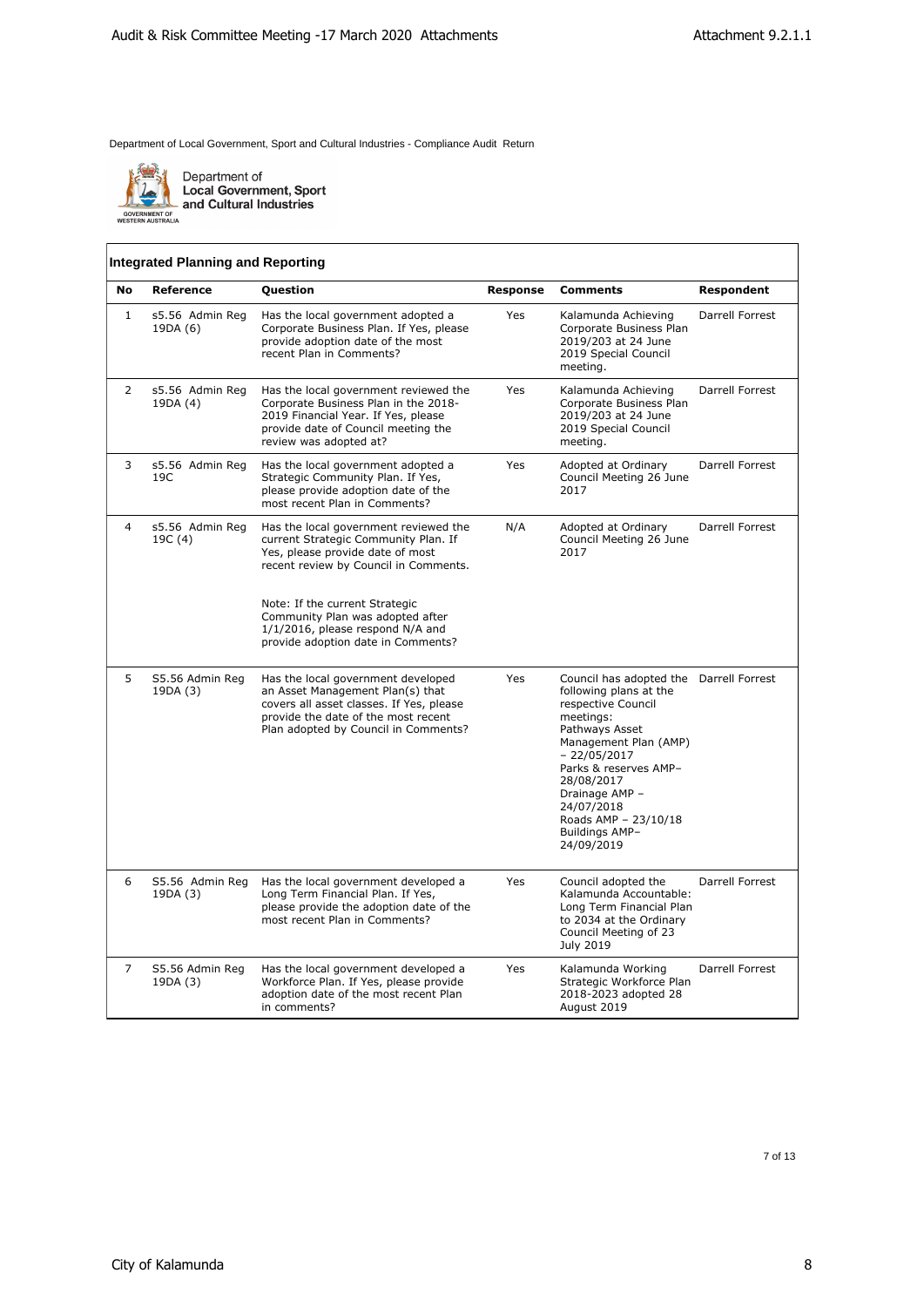

Department of<br>Local Government, Sport<br>and Cultural Industries

## **Local Government Employees**

| No | Reference                              | Question                                                                                                                                                                          | <b>Response</b> | <b>Comments</b>                                                                            | Respondent      |
|----|----------------------------------------|-----------------------------------------------------------------------------------------------------------------------------------------------------------------------------------|-----------------|--------------------------------------------------------------------------------------------|-----------------|
| 1  | Admin Reg 18C                          | Did the local government approve the<br>process to be used for the selection<br>and appointment of the CEO before the<br>position of CEO was advertised?                          | N/A             | The City did not recruit a Darrell Forrest<br>CEO in the period<br>covered by this return  |                 |
| 2  | $s5.36(4) s5.37(3)$ ,<br>Admin Reg 18A | Were all vacancies for the position of<br>CEO and other designated senior<br>employees advertised and did the<br>advertising comply with s.5.36(4),<br>5.37(3) and Admin Reg 18A? | N/A             | The City did not recruit a Darrell Forrest<br>CEO in the period<br>covered by this return. |                 |
| 3  | Admin Reg 18F                          | Was the remuneration and other<br>benefits paid to a CEO on appointment<br>the same remuneration and benefits<br>advertised for the position of CEO<br>under section $5.36(4)$ ?  | N/A             |                                                                                            | Darrell Forrest |
| 4  | Admin Regs 18E                         | Did the local government ensure<br>checks were carried out to confirm that<br>the information in an application for<br>employment was true (applicable to<br>CEO only)?           | N/A             |                                                                                            | Darrell Forrest |
| 5  | s5.37(2)                               | Did the CEO inform Council of each<br>proposal to employ or dismiss a<br>designated senior employee?                                                                              | N/A             | The City does not have<br>any designated senior<br>employees.                              | Darrell Forrest |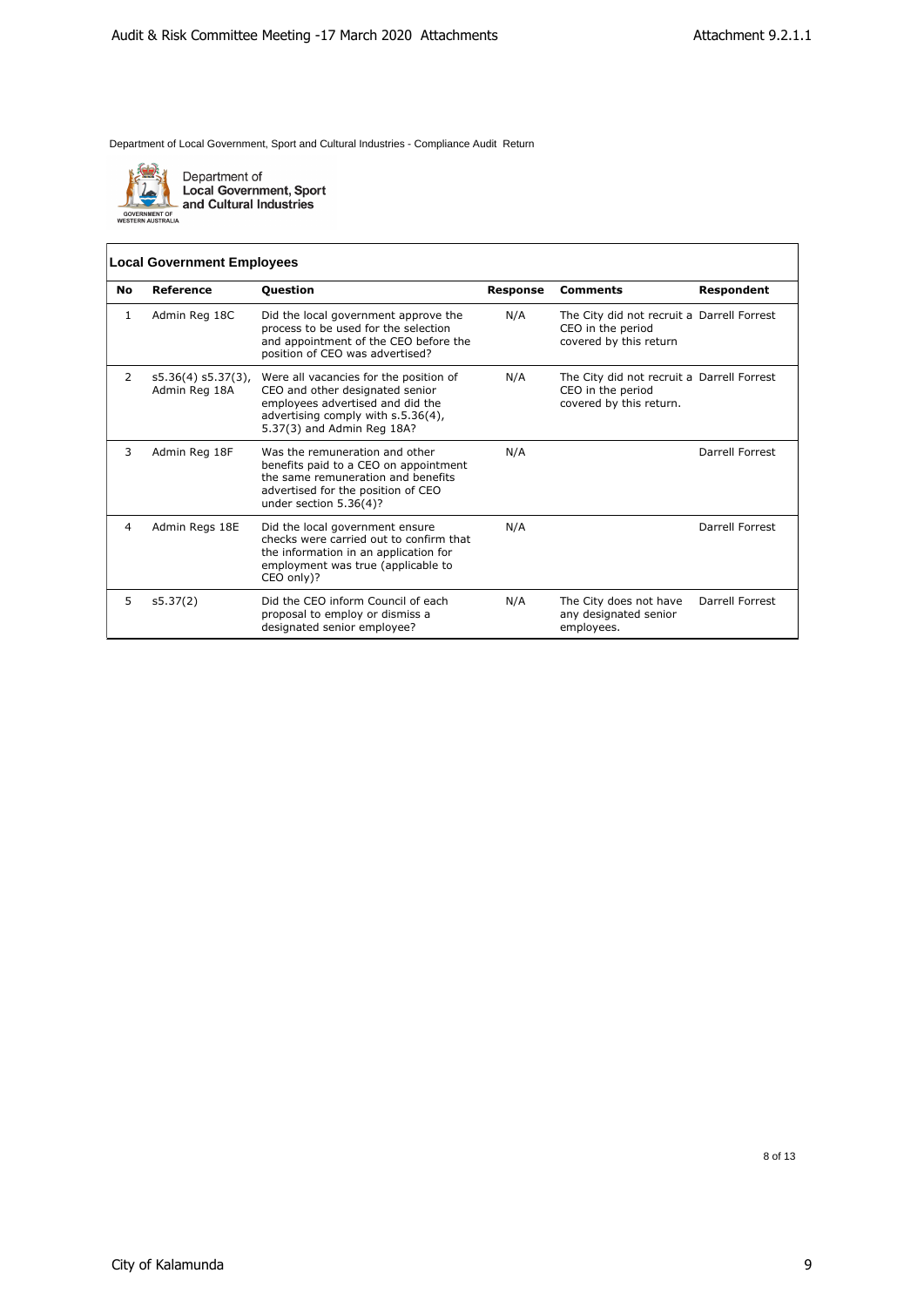

Department of<br>Local Government, Sport<br>and Cultural Industries

## **Official Conduct**

| No | Reference    | <b>Question</b>                                                                                                                                                                             | <b>Response</b> | <b>Comments</b>                       | Respondent      |
|----|--------------|---------------------------------------------------------------------------------------------------------------------------------------------------------------------------------------------|-----------------|---------------------------------------|-----------------|
| 1  | s5.120       | Where the CEO is not the complaints<br>officer, has the local government<br>designated a senior employee, as<br>defined under s5.37, to be its<br>complaints officer?                       | N/A             | The CEO is the<br>Complaints Officer. | Darrell Forrest |
| 2  | s5.121(1)    | Has the complaints officer for the local<br>government maintained a register of<br>complaints which records all<br>complaints that result in action under<br>$s5.110(6)(b)$ or $(c)?$       | Yes             |                                       | Darrell Forrest |
| 3  | s5.121(2)(a) | Does the complaints register<br>maintained by the complaints officer<br>include provision for recording of the<br>name of the council member about<br>whom the complaint is made?           | Yes             |                                       | Darrell Forrest |
| 4  | s5.121(2)(b) | Does the complaints register<br>maintained by the complaints officer<br>include provision for recording the<br>name of the person who makes the<br>complaint?                               | Yes             |                                       | Darrell Forrest |
| 5  | s5.121(2)(c) | Does the complaints register<br>maintained by the complaints officer<br>include provision for recording a<br>description of the minor breach that<br>the standards panel finds has occured? | Yes             |                                       | Darrell Forrest |
| 6  | s5.121(2)(d) | Does the complaints register<br>maintained by the complaints officer<br>include the provision to record details<br>of the action taken under s5.110(6)(b)<br>or $(c)?$                      | Yes             |                                       | Darrell Forrest |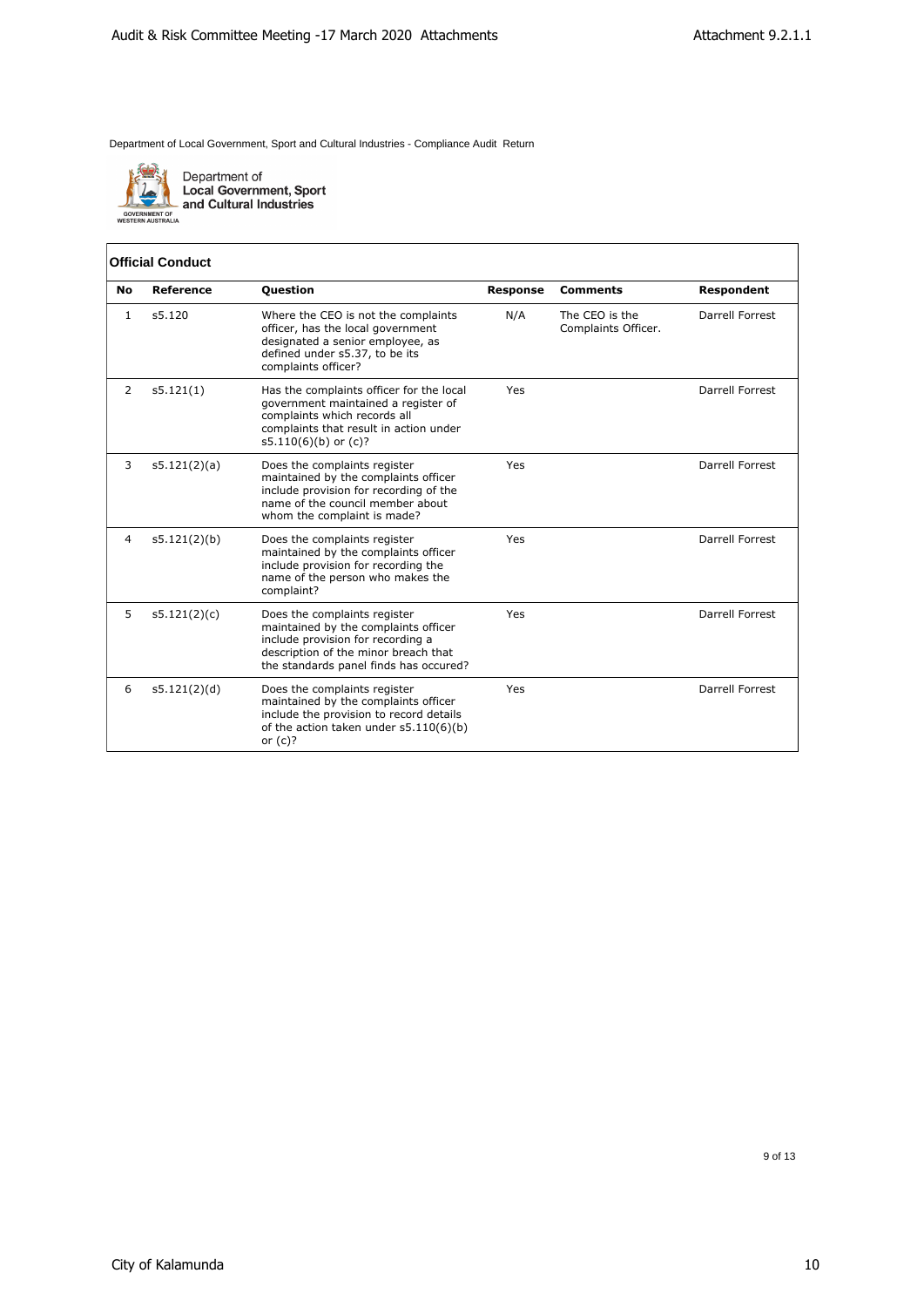

Department of<br>Local Government, Sport<br>and Cultural Industries

## **Optional Questions**

| <b>No</b>    | <b>Reference</b>                   | <b>Question</b>                                                                                                                                                                                                                                                                                                                                                                            | <b>Response</b> | <b>Comments</b>                                                               | Respondent      |
|--------------|------------------------------------|--------------------------------------------------------------------------------------------------------------------------------------------------------------------------------------------------------------------------------------------------------------------------------------------------------------------------------------------------------------------------------------------|-----------------|-------------------------------------------------------------------------------|-----------------|
| $\mathbf{1}$ | Financial<br>(2)(c)                | Did the CEO review the<br>Management Reg 5 appropriateness and effectiveness of<br>the local government's financial<br>management systems and procedures<br>in accordance with Local Government<br>(Financial Management) Regulation 5<br>$(2)(c)$ within the 3 years prior to 31<br>December 2019? If yes, please<br>provide date of Council resolution in<br>comments?                   | Yes             | Audit and Risk<br>Committee on 19 June<br>2017 and Council on 26<br>June 2017 | Darrell Forrest |
| 2            | Audit Reg 17                       | Did the CEO review the<br>appropriateness and effectiveness of<br>the local government's systems and<br>procedures in relation to risk<br>management, internal control and<br>legislative compliance in accordance<br>with Local Government (Audit)<br>Regulation 17 within the 3 years prior<br>to 31 December 2019? If yes, please<br>provide date of Council resolution in<br>comments? | Yes             | Audit and Risk<br>Committee on 19 June<br>2017 and Council on 26<br>June 2017 | Darrell Forrest |
| 3            | Financial<br>Management Reg<br>5A. | Did the local government provide AASB<br>124 related party information in its<br>annual report(s) tabled at an electors<br>meeting(s) during calendar year 2019?                                                                                                                                                                                                                           | Yes             |                                                                               | Darrell Forrest |
| 4            | S6.4(3)                            | Did the local government submit to its<br>auditor by 30 September 2019 the<br>balanced accounts and annual financial<br>report for the year ending 30 June<br>2019?                                                                                                                                                                                                                        | Yes             |                                                                               | Darrell Forrest |

## **Tenders for Providing Goods and Services**

| No | Reference              | <b>Question</b>                                                                                                                                                                                                                                                                                                                                                                                                | Response | <b>Comments</b>                                                                                             | Respondent      |
|----|------------------------|----------------------------------------------------------------------------------------------------------------------------------------------------------------------------------------------------------------------------------------------------------------------------------------------------------------------------------------------------------------------------------------------------------------|----------|-------------------------------------------------------------------------------------------------------------|-----------------|
| 1  | s3.57 F&G Reg 11       | Did the local government invite<br>tenders on all occasions (before<br>entering into contracts for the supply<br>of goods or services) where the<br>consideration under the contract was,<br>or was expected to be, worth more<br>than the consideration stated in<br>Regulation 11(1) of the Local<br>Government (Functions & General)<br>Regulations (Subject to Functions and<br>General Regulation 11(2))? | Yes      | All tenders were publicly Darrell Forrest<br>invited to submit a<br>tender in order to<br>create a Contract |                 |
| 2  | <b>F&amp;G Reg 12</b>  | Did the local government comply with<br>F&G Reg 12 when deciding to enter<br>into multiple contracts rather than<br>inviting tenders for a single contract?                                                                                                                                                                                                                                                    | Yes      | No Tenders were split to Darrell Forrest<br>avoid the tender process                                        |                 |
| 3  | F&G Reg 14(1) &<br>(3) | Did the local government invite<br>tenders via Statewide public notice?                                                                                                                                                                                                                                                                                                                                        | Yes      | All tenders were<br>advertised in the West<br>Australian                                                    | Darrell Forrest |
| 4  | F&G Reg 14 & 15        | Did the local government's advertising<br>and tender documentation comply with<br>F&G Regs 14, 15 & 16?                                                                                                                                                                                                                                                                                                        | Yes      |                                                                                                             | Darrell Forrest |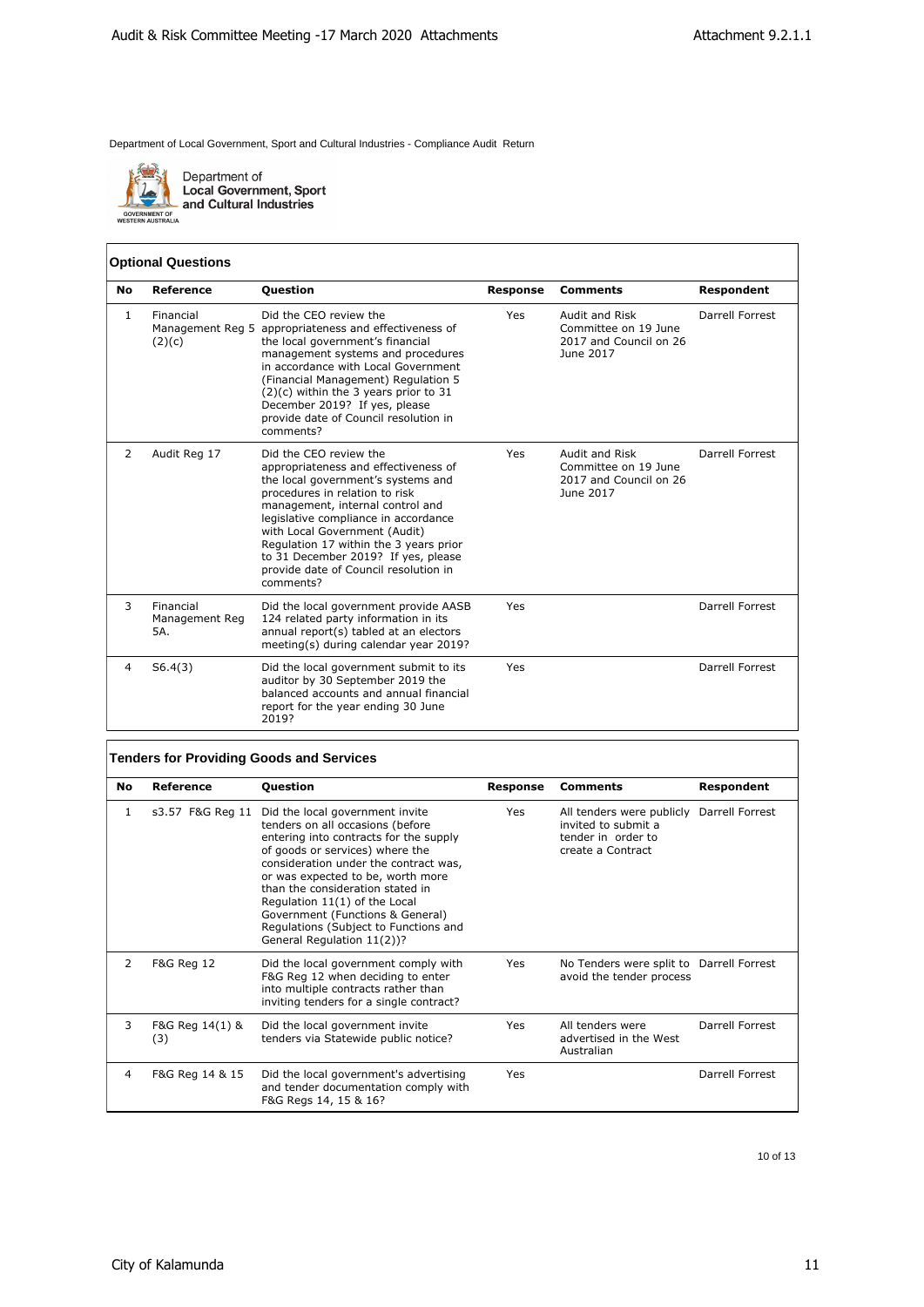

Department of<br>Local Government, Sport<br>- and Cultural Industries

| No | <b>Reference</b>          | Question                                                                                                                                                                                                                                            | Response | <b>Comments</b>                                            | Respondent      |
|----|---------------------------|-----------------------------------------------------------------------------------------------------------------------------------------------------------------------------------------------------------------------------------------------------|----------|------------------------------------------------------------|-----------------|
| 5  | F&G Reg 14(5)             | If the local government sought to vary<br>the information supplied to tenderers,<br>was every reasonable step taken to<br>give each person who sought copies of<br>the tender documents or each<br>acceptable tenderer, notice of the<br>variation? | Yes      |                                                            | Darrell Forrest |
| 6  | <b>F&amp;G Reg 16</b>     | Did the local government's procedure<br>for receiving and opening tenders<br>comply with the requirements of F&G<br>Reg 16?                                                                                                                         | Yes      |                                                            | Darrell Forrest |
| 7  | F&G Reg 18(1)             | Did the local government reject the<br>tenders that were not submitted at the<br>place, and within the time specified in<br>the invitation to tender?                                                                                               | Yes      |                                                            | Darrell Forrest |
| 8  | F&G Reg 18 (4)            | In relation to the tenders that were not<br>rejected, did the local government<br>assess which tender to accept and<br>which tender was most advantageous<br>to the local government to accept, by<br>means of written evaluation criteria?         | Yes      |                                                            | Darrell Forrest |
| 9  | <b>F&amp;G Reg 17</b>     | Did the information recorded in the<br>local government's tender register<br>comply with the requirements of F&G<br>Reg 17 and did the CEO make the<br>tenders register available for public<br>inspection?                                         | Yes      |                                                            | Darrell Forrest |
| 10 | <b>F&amp;G Reg 19</b>     | Did the CEO give each tenderer written<br>notice advising particulars of the<br>successful tender or advising that no<br>tender was accepted?                                                                                                       | Yes      |                                                            | Darrell Forrest |
| 11 | F&G Reg 21 & 22           | Did the local governments advertising<br>and expression of interest<br>documentation comply with the<br>requirements of F&G Regs 21 and 22?                                                                                                         | Yes      | No EOIs sought                                             | Darrell Forrest |
| 12 | F&G Reg 23(1)             | Did the local government reject the<br>expressions of interest that were not<br>submitted at the place and within the<br>time specified in the notice?                                                                                              | N/A      | No EOIs sought                                             | Darrell Forrest |
| 13 | F&G Reg 23(4)             | After the local government considered<br>expressions of interest, did the CEO list<br>each person considered capable of<br>satisfactorily supplying goods or<br>services?                                                                           | Yes      | No EOIs sought                                             | Darrell Forrest |
| 14 | F&G Reg 24                | Did the CEO give each person who<br>submitted an expression of interest, a<br>notice in writing in accordance with<br>Functions & General Regulation 24?                                                                                            | Yes      | No EOIs sought                                             | Darrell Forrest |
| 15 | F&G Reg 24AC (1)<br>& (2) | Has the local government established a<br>policy on procurement of goods and<br>services from pre-qualified suppliers in<br>accordance with the regulations?                                                                                        | No       |                                                            | Darrell Forrest |
| 16 | F&G Reg 24AD(2)           | Did the local government invite<br>applicants for a panel of pre-qualified<br>suppliers via Statewide public notice?                                                                                                                                | N/A      | The City has not invited<br>any pre-qualified<br>suppliers | Darrell Forrest |
| 17 | F&G Reg 24AD(4)<br>& 24AE | Did the local government's advertising<br>and panel documentation comply with<br>F&G Regs 24AD(4) & 24AE?                                                                                                                                           | N/A      | See answer to Q16                                          | Darrell Forrest |
|    |                           |                                                                                                                                                                                                                                                     |          |                                                            |                 |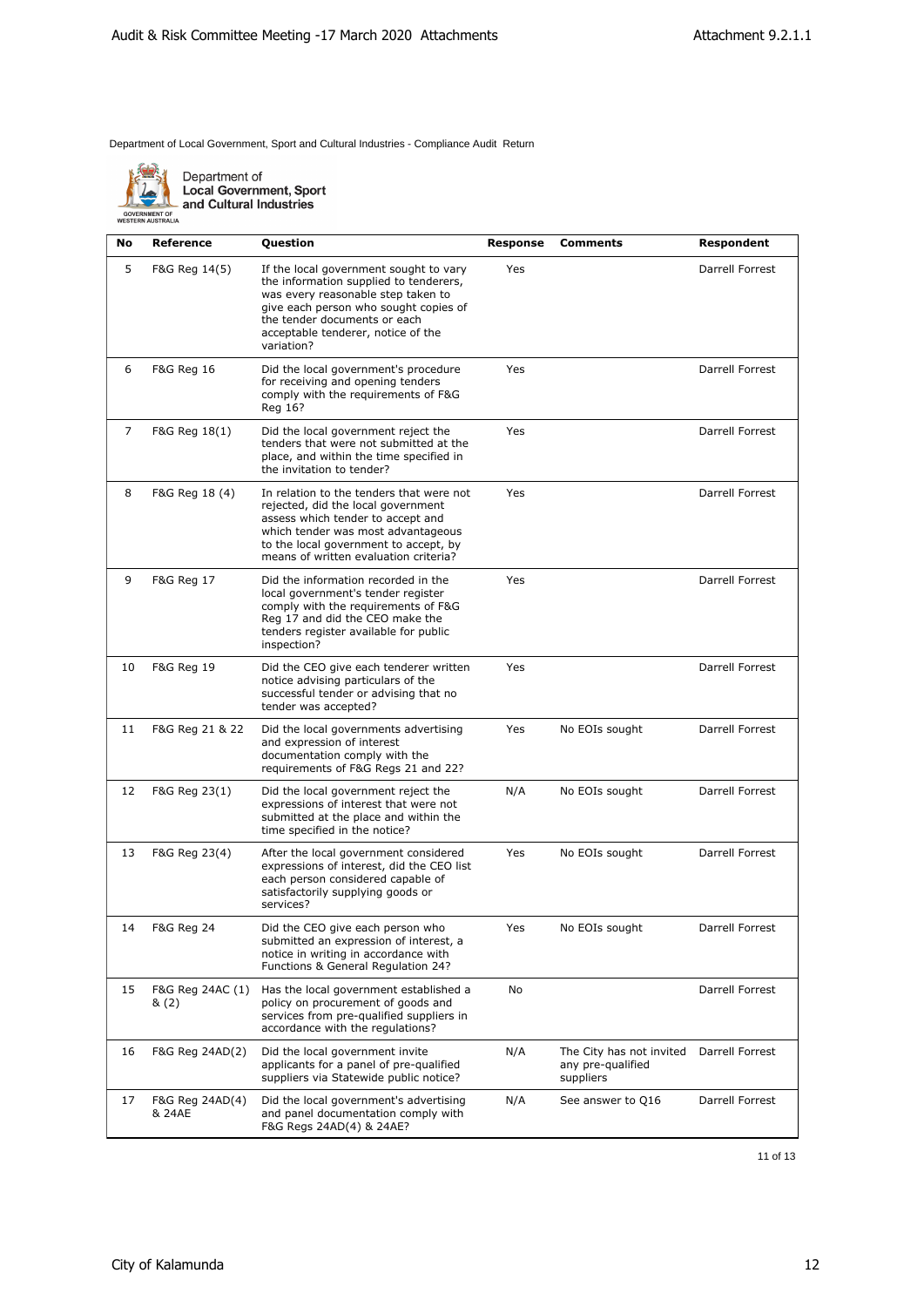

Department of<br>Local Government, Sport<br>and Cultural Industries

| No | Reference              | Question                                                                                                                                                                                                                                                                                    | <b>Response</b> | <b>Comments</b>   | Respondent      |
|----|------------------------|---------------------------------------------------------------------------------------------------------------------------------------------------------------------------------------------------------------------------------------------------------------------------------------------|-----------------|-------------------|-----------------|
| 18 | F&G Reg 24AF           | Did the local government's procedure<br>for receiving and opening applications<br>to join a panel of pre-qualified<br>suppliers comply with the requirements<br>of F&G Reg 16 as if the reference in<br>that regulation to a tender were a<br>reference to a panel application?             | N/A             | See answer to Q16 | Darrell Forrest |
| 19 | F&G Reg 24AD(6)        | If the local government sought to vary<br>the information supplied to the panel,<br>was every reasonable step taken to<br>give each person who sought detailed<br>information about the proposed panel<br>or each person who submitted an<br>application, given notice of the<br>variation? | N/A             | See answer to Q16 | Darrell Forrest |
| 20 | F&G Reg 24AH(1)        | Did the local government reject the<br>applications to join a panel of pre-<br>qualified suppliers that were not<br>submitted at the place, and within the<br>time specified in the invitation for<br>applications?                                                                         | N/A             | See answer to Q16 | Darrell Forrest |
| 21 | F&G Reg 24AH(3)        | In relation to the applications that<br>were not rejected, did the local<br>government assess which application<br>(s) to accept and which application(s)<br>were most advantageous to the local<br>government to accept, by means of<br>written evaluation criteria?                       | N/A             | See answer to Q16 | Darrell Forrest |
| 22 | F&G Reg 24AG           | Did the information recorded in the<br>local government's tender register<br>about panels of pre-qualified suppliers,<br>comply with the requirements of F&G<br><b>Reg 24AG?</b>                                                                                                            | N/A             | See answer to Q16 | Darrell Forrest |
| 23 | F&G Reg 24AI           | Did the CEO send each person who<br>submitted an application, written<br>notice advising if the person's<br>application was accepted and they are<br>to be part of a panel of pre-qualified<br>suppliers, or, that the application was<br>not accepted?                                     | N/A             | See answer to Q16 | Darrell Forrest |
| 24 | <b>F&amp;G Reg 24E</b> | Where the local government gave a<br>regional price preference, did the local<br>government comply with the<br>requirements of F&G Reg 24E including<br>the preparation of a regional price<br>preference policy?                                                                           | N/A             | See answer to Q16 | Darrell Forrest |
| 25 | <b>F&amp;G Reg 24F</b> | Did the local government comply with<br>the requirements of F&G Reg 24F in<br>relation to an adopted regional price<br>preference policy?                                                                                                                                                   | N/A             | See answer to Q16 | Darrell Forrest |
| 26 | <b>F&amp;G Reg 11A</b> | Does the local government have a<br>current purchasing policy that comply<br>with F&G Reg 11A(3) in relation to                                                                                                                                                                             | Yes             |                   | Darrell Forrest |

contracts for other persons to supply goods or services where the

consideration under the contract is, or is expected to be, \$150,000 or less?